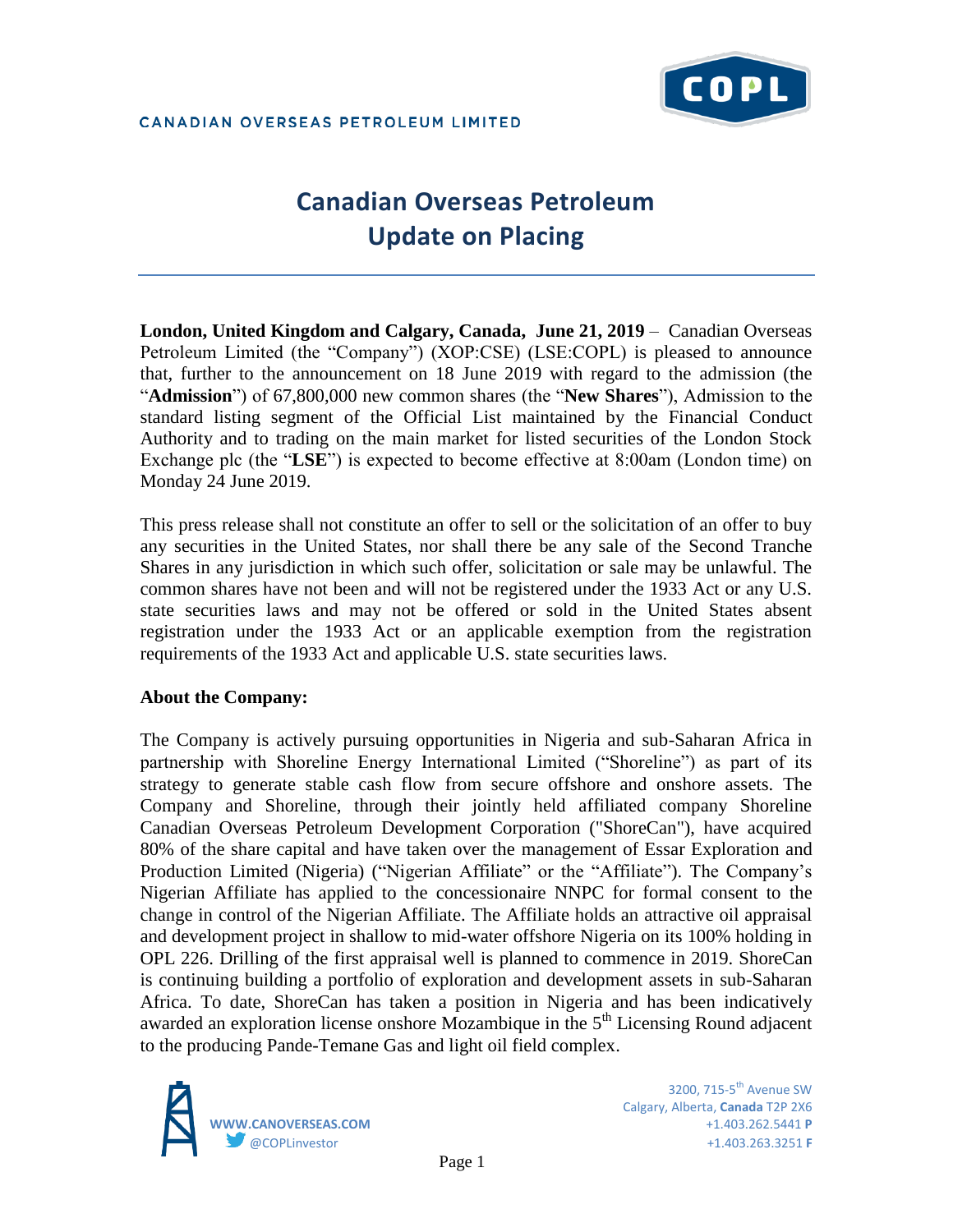The Common Shares are listed under the symbol "XOP" on the CSE and under the symbol "COPL" on the London Stock Exchange.

## **For further information, please contact:**

#### **Mr. Arthur Millholland, President & CEO**

Canadian Overseas Petroleum Limited Tel: + 1 (403) 262 5441

#### **Cathy Hume**

CHF Investor Relations Tel: +1 (416) 868 1079 ext. 231 Email: cathy@chfir.com

#### **Harriet Jackson/Charles Goodwin**

Yellow Jersey PR Limited Tel: +44 (0) 203 004 9512 Email: copl@yellowjerseypr.com

#### **Broker: London Stock Exchange**

Shard Capital Partners LLP Damon Heath Phone: T: +44 20 7186 9952

*This news release contains forward-looking statements. The use of any of the words "initial, "scheduled", "can", "will", "prior to", "estimate", "anticipate", "believe", "should", "forecast", "future", "continue", "may", "expect", and similar expressions are intended to identify forward-looking statements. The forward-looking statements contained herein are based on certain key expectations and assumptions made by the Company, including, but not limited to, the ability to raise the necessary funding for operations, delays or changes in plans with respect to exploration or development projects or capital expenditures. Although the Company believes that the expectations and assumptions on which the forward-looking statements are based are reasonable, undue reliance should not be placed on the forward-looking statements since the Company can give no assurance that they will prove to be correct since forward-looking statements address future events and conditions, by their very nature they involve inherent risks and uncertainties most of which are beyond the control of Canadian Overseas Petroleum Ltd. For example, the uncertainty of reserve estimates, the uncertainty of estimates and projections relating to production, cost overruns, health and safety issues, political and environmental risks, commodity price and exchange rate*